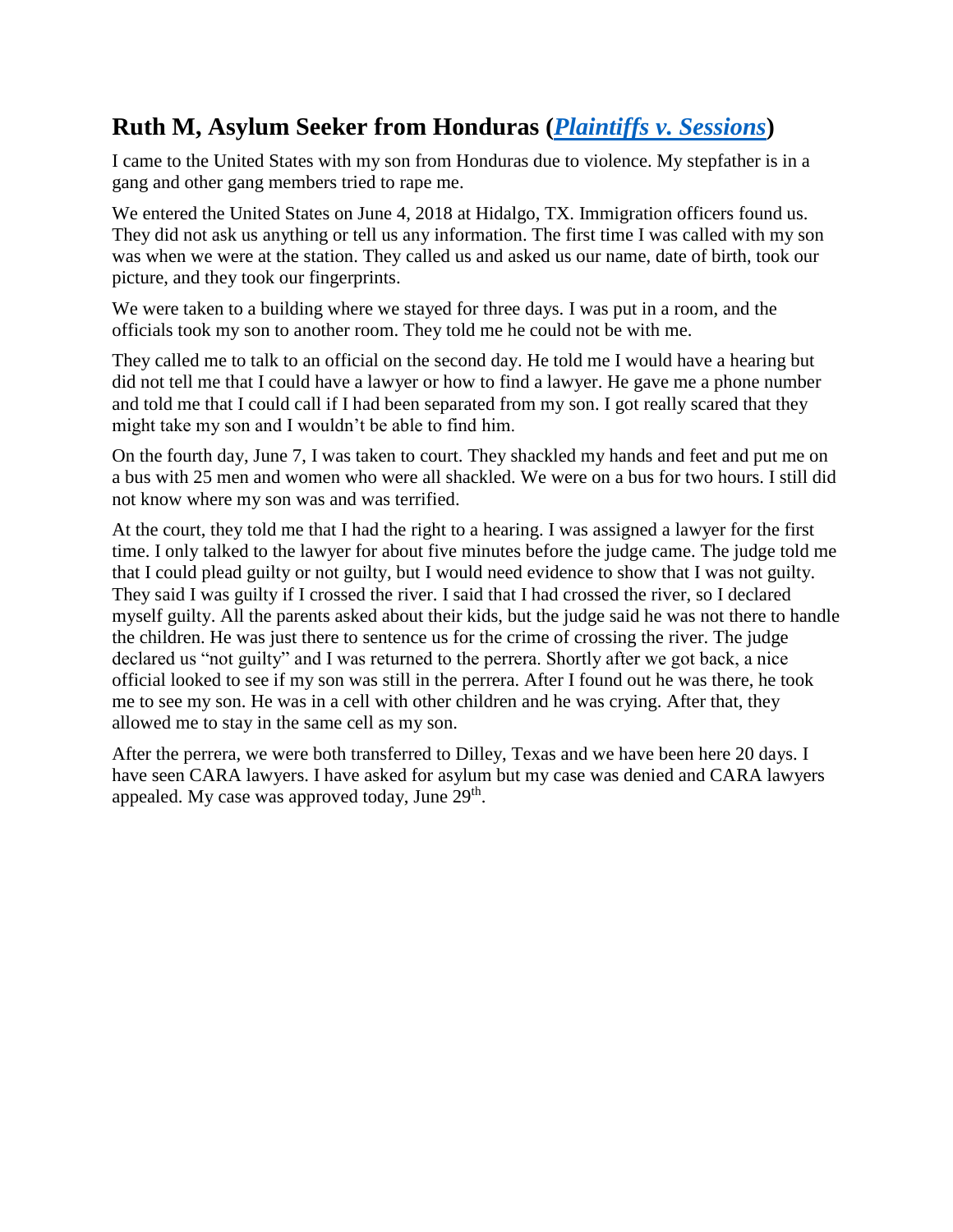## **Violeta Monterroso, 42, Asylum Seeker from Guatemala [\(TIME\)](http://time.com/longform/migrants/?utm_source=time.com&utm_medium=email&utm_campaign=the-brief-special-migrants&utm_content=2019012712pm&eminfo=%7b%22EMAIL%22%3a%22c8YxQ%2bM3atrFVwF%2bGYN5O84uYN6gd9r6%22%2c%22BRAND%22%3a%22TD%22%2c%22CONTENT%22%3a)**



*Violeta Monterroso, 42, and her children, Kenia, 12; Isaac, 11; and Yeimi, 9. Monterroso fled Guatemala in mid-October 2018 with her husband, Cándido Calderón, 42. Gang members threatened to kill Calderón and Monterroso's children if they did not pay roughly \$1,200—the equivalent of five months' income from the family's juice stall. Davide Monteleone for TIME*

When Violeta Monterroso and her husband Cándido Calderón arrived in Tijuana in late November with their children, Kenia Jasmin, 12; Isaac, 11; and Yeimi, 9, they added their names to the bottom of a list in a thick book. There were more than 5,000 migrants ahead of them waiting to request asylum in the U.S., and because of recent changes in policy, American authorities were processing only 40 to 100 requests a day. Monterroso and Calderón expected it would take months before their names were called.

But they were willing to do whatever it took. Going back to Guatemala was simply not an option. Monterroso explained that in October, their family was forced to flee after a gang threatened to murder the children if they didn't pay an exorbitant bribe, five months' worth of profits from their tiny juice stall. The family hid for a day and a half in their house and then sneaked away before dawn. "There is nobody that can protect us there," Monterroso said. "We have seen in the other cases, they kill the people and kill their children." Her voice caught. "The first thing is to have security for them," she said of her kids, "that nothing bad happens to them."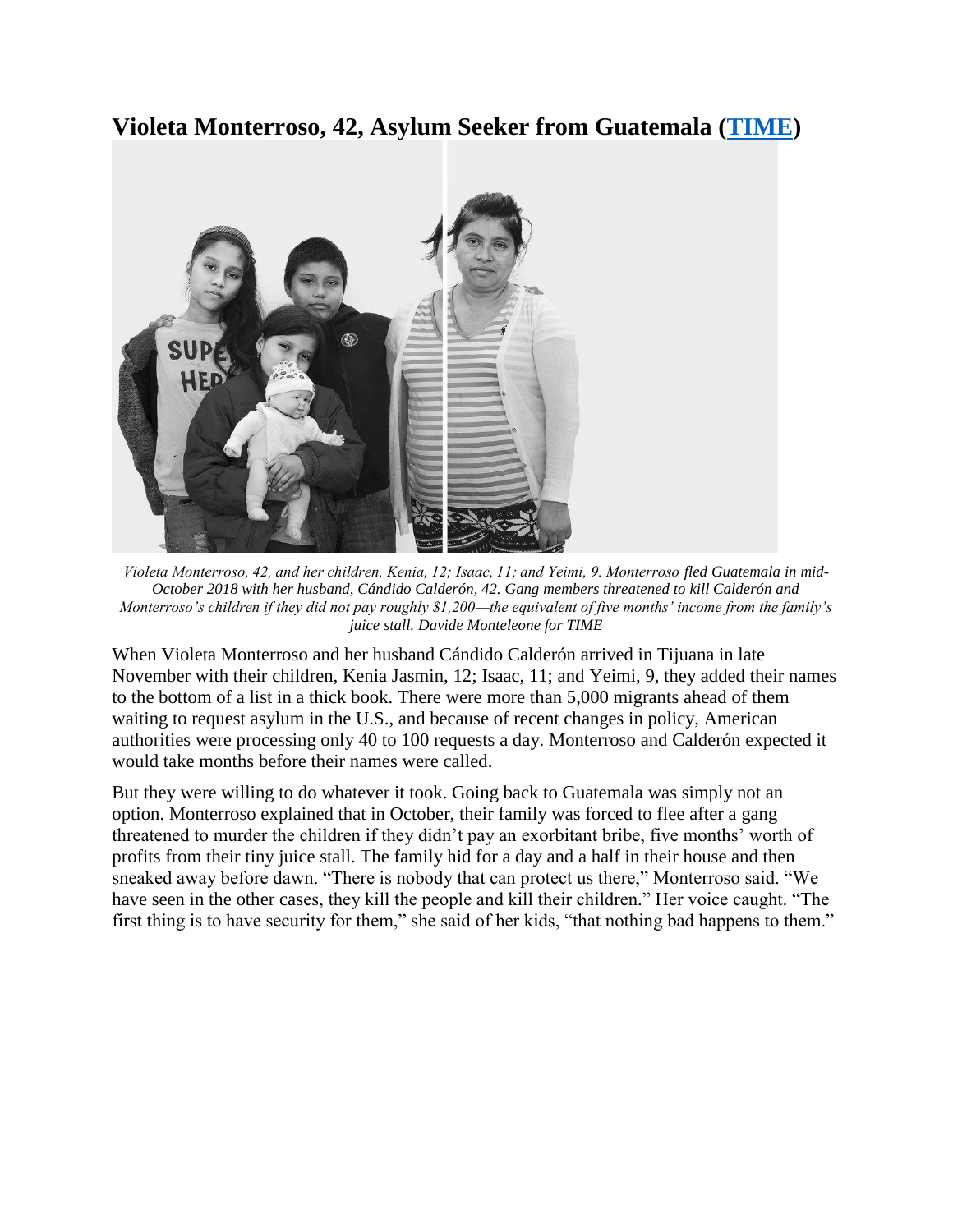## **M.P., 30s, Asylum Seeker from El Salvador [\(NY Times\)](https://www.nytimes.com/2018/05/02/us/what-it-takes-to-get-asylum-us.html)**

M. P. and her son, J. G., fled El Salvador in 2014 after the MS-13 gang tried several times to recruit him and vowed to kill the teenager's mother unless he joined. They entered the United States illegally and applied for asylum in 2016 in Utah. A judge denied her request in March on the grounds that claims of gang violence do not qualify for asylum, but M. P. is appealing. She is unable to work and is afraid she could be deported at any moment. Her son is part of the same application.